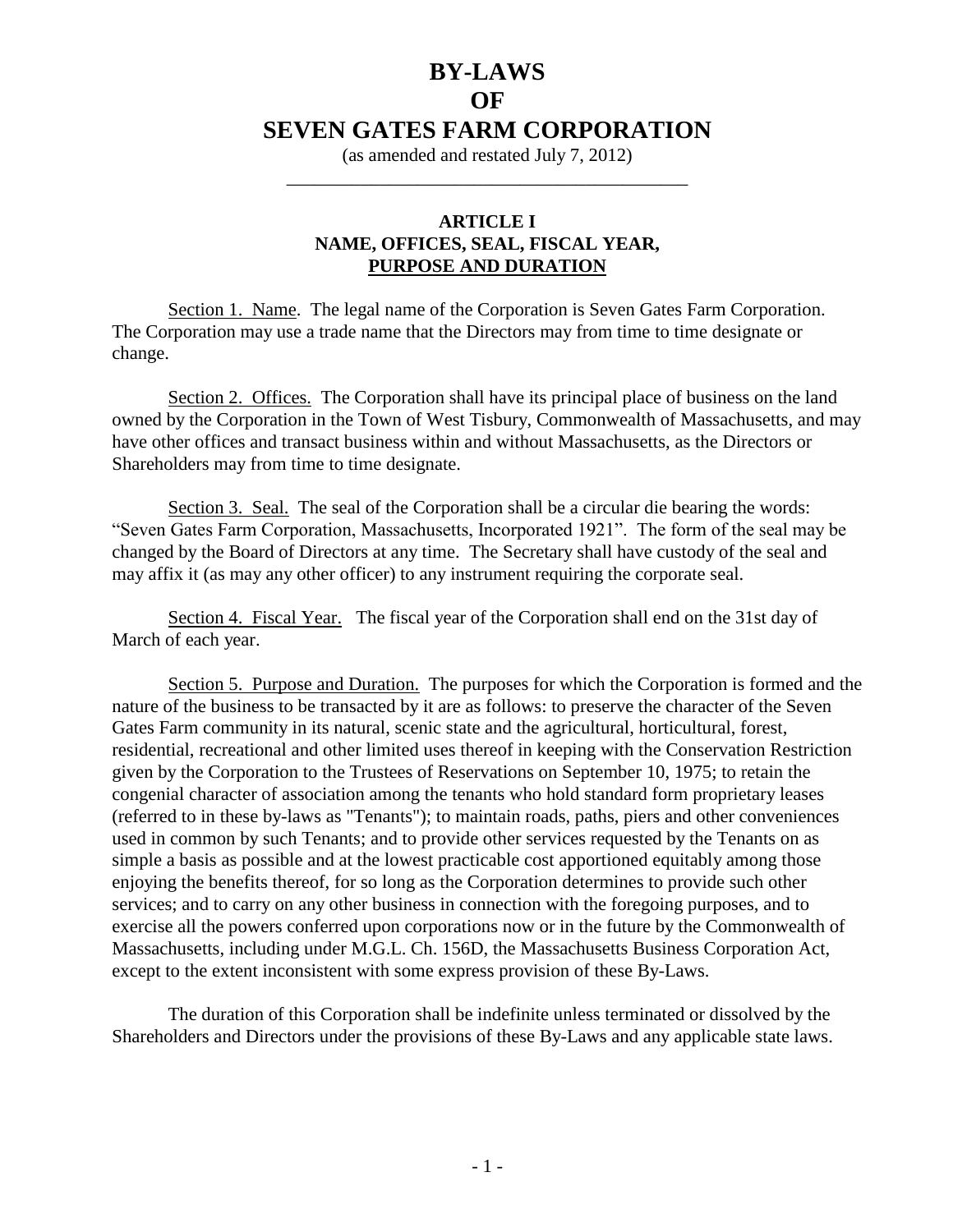## **ARTICLE II OFFICERS**

Section 1. Officers. The officers of the Corporation shall be a President, Vice-President, Treasurer, Secretary and such other officers as the Board may from time to time appoint to conduct the Corporation's affairs. So far as permitted by law, one person may hold two or more offices.

Section 2. Election. The President, Vice-President and Treasurer shall be elected by and from the Board of Directors at its first meeting following the annual meeting of the Tenants. The Secretary shall be elected by the Board but need not be a member of the Board. Other officers may be appointed by the Board, which shall prescribe their duties. Officers need not be Tenants provided they are related by blood or marriage to a Tenant or to a person in control of a Tenant which is not a natural person.

Section 3. Term of Office. All officers shall hold office until the next annual meeting of the Tenants and until their respective successors are elected and qualified. No person may serve more than two consecutive one-year terms as President (but shall be eligible to serve again after leaving office as President for at least one year).

Section 4. Duties of President and Vice-President. The President shall be the chief executive officer of the Corporation; the President shall, when present, preside at all meetings of the Tenants and of the Board, and shall annually make a report to the Tenants on the condition and affairs of the Corporation. The President shall also perform such other duties as may be required by law or as may be prescribed by the Board. In the absence or disability of the President, the Vice-President shall exercise the powers and perform the duties of the President.

Section 5. Duties of Treasurer. The Treasurer shall have custody of all monies, shall keep regular books of account, and shall annually submit to the Tenants a statement of the accounts of the Corporation in reasonable detail. The Treasurer shall, in any event, submit to the Tenants at least thirty days before the annual meeting, or before a special meeting held between the date of the annual meeting and the fifteenth of August to consider and approve a budget, an itemized estimate of the Corporation's income and expenditures for the current fiscal year together with a proposed budget that is based upon such itemized estimates of revenue and expenditures and a rental schedule that is based on such proposed budget and will provide sufficient revenue, together with revenue from all other sources (including the annual contribution from the Reserve Fund provided for in Section 1 of Article XIII) to cover projected requirements for Basic Operations and reasonable reserves. In preparing the proposed budget and rental schedule the Treasurer, with the concurrence of the Board, may spread emergency or major expenditures or the recovery of a prior year's excess of expenditures over receipts over more than one year (but not in excess of the time limits specified in Article XIII). The rental schedule shall comply with Section 3 of Article IX. In the absence or disability of both the President and Vice-President, the Treasurer shall exercise the powers and perform the duties of the President. The Treasurer shall also perform such other duties as may be prescribed by the Board.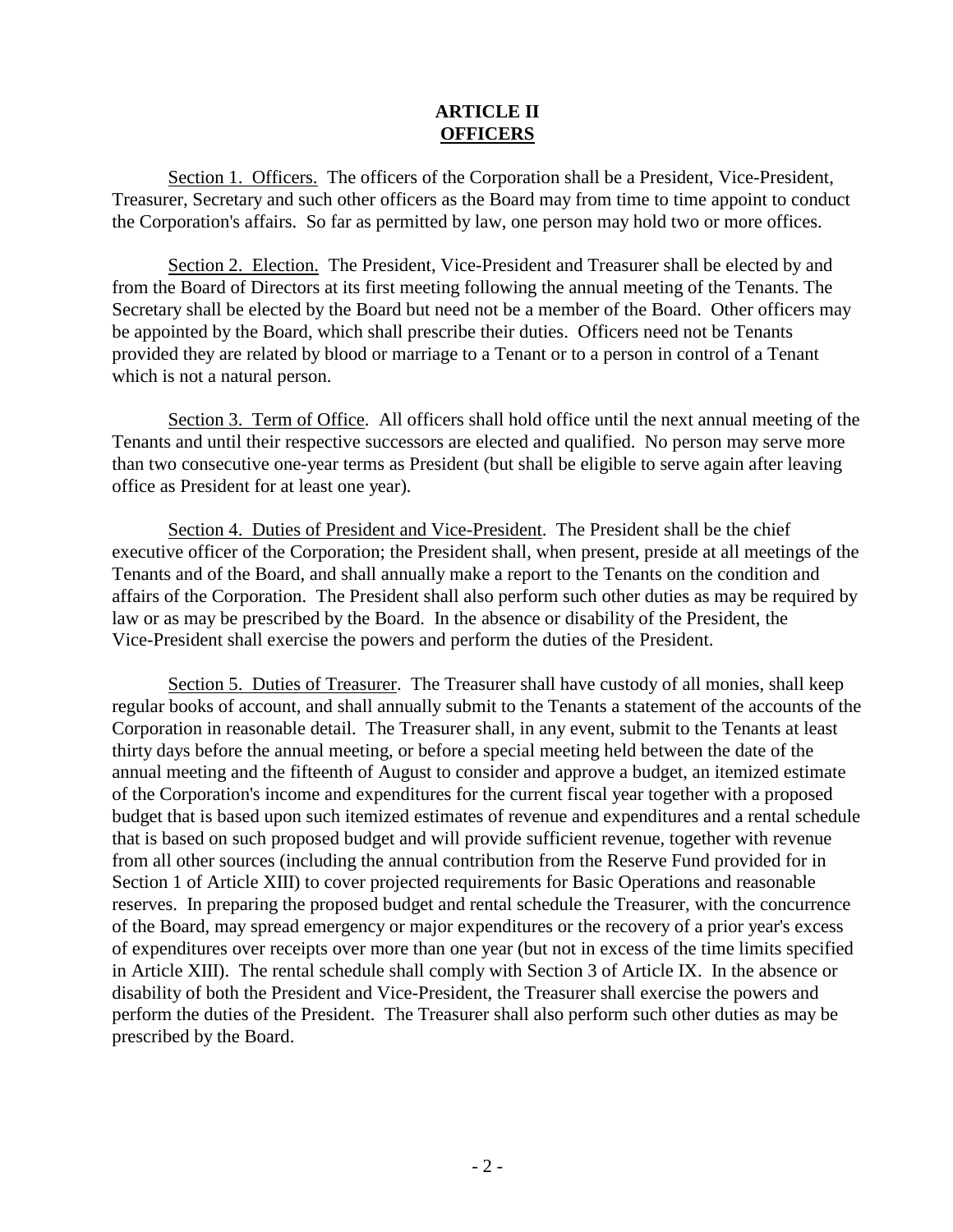Section 6. Duties of Secretary. The Secretary, who shall be a resident of the Commonwealth of Massachusetts, shall keep a record of all meetings of the Tenants and of the Board and a record of all certificates of stock issued and transferred. The Secretary shall provide to Tenants written notice of all meetings of Tenants, which notice may be electronic, including facsimile or email, and shall perform such other duties as may be prescribed by the Board. The Secretary shall have custody of the corporate seal.

Section 7. Accountant. From time to time the Board may identify and engage an independent Certified Public Accountant to provide to the Corporation and its Tenants such services as the Board may request.

Section 8. Registered Agent. Unless the Board specifies a different person, the person serving as Secretary shall also serve as the Registered Agent for the Corporation.

### **ARTICLE III BOARD OF DIRECTORS**

Section 1. Composition. The Board shall consist of not fewer than nine persons; the number of directors shall be set by the Tenants at the annual meeting of the Tenants. Directors shall be elected by the Tenants at their annual meeting as follows:

(a) At least three persons shall be elected each year for a three-year term to replace the persons whose term has expired;

(b) Where necessary, additional persons shall be elected to complete the terms of those unable for any reason to complete the terms for which they were elected.

A person whose term has expired is eligible for re-election. Directors need not be Tenants provided they are related by blood or marriage to a Tenant or to a person in control of a Tenant which is not a natural person.

Section 2. Powers. The Board shall have and exercise full control and management of the Corporation subject to the provisions of law, and to approval of the Tenants and approval by vote of stock where and as required by these By-Laws or by law. The Board shall provide for the bonding, at the expense of the Corporation, of all officers and employees handling funds of the Corporation in amounts adequate to protect the Corporation.

## Section 3. Nominating Committee.

(a) At each annual meeting, the President shall, after consultation with the Board, nominate not fewer than three persons who shall be Tenants or their spouses or children or spouses of said children to serve as a Nominating Committee until the next annual meeting. Additional nominations for the Board may be made from the floor by Tenants at the annual meeting. The Tenants shall determine the number to constitute the Nominating Committee and shall elect the Committee.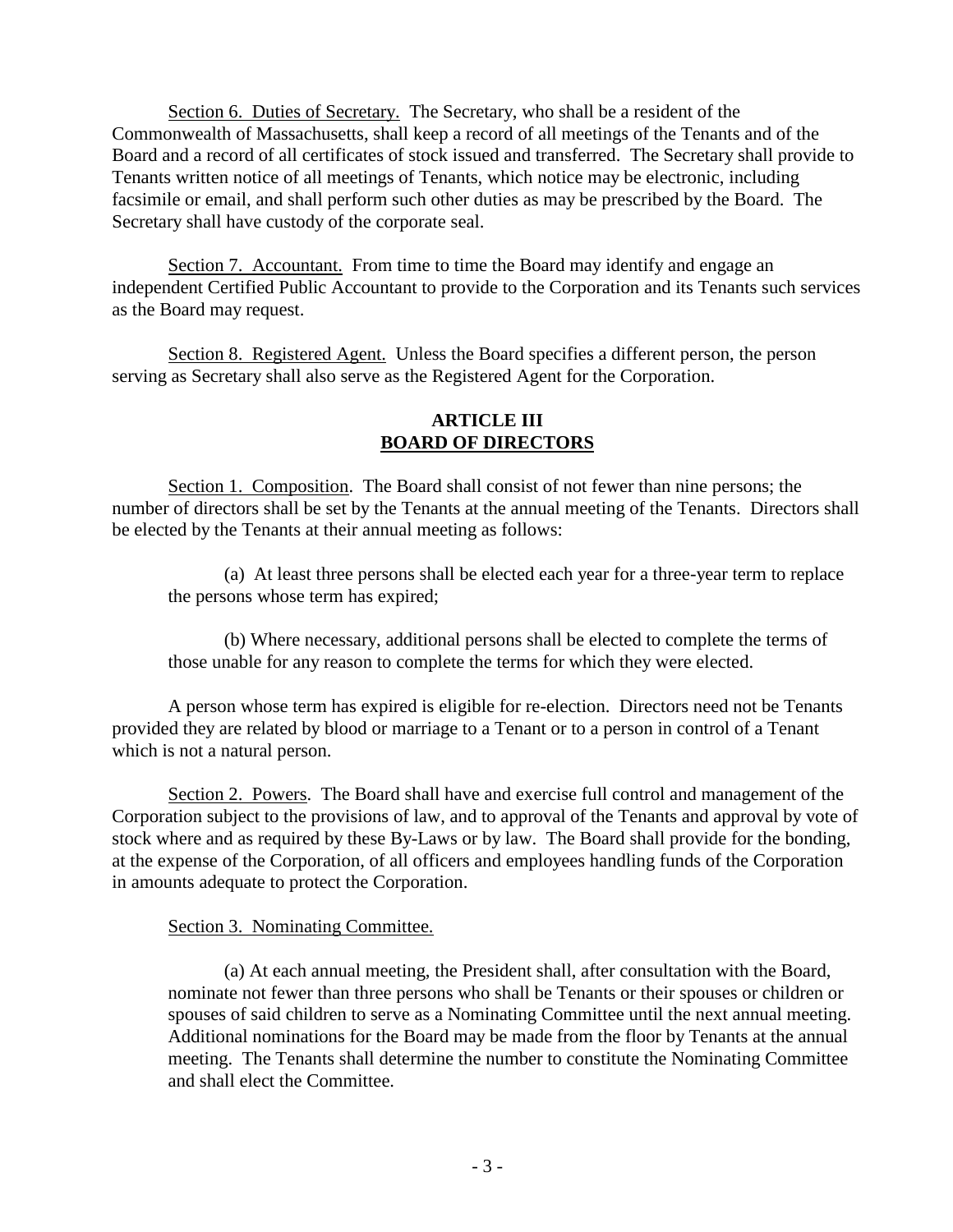(b) The Nominating Committee shall nominate candidates for the Board and shall make recommendations for use by the new Board in filling the offices of President, Vice-President, Treasurer, and Secretary. Its report shall be transmitted to Tenants with the notice of the annual meeting.

Section 4. Architectural and Site Review Committee. The Board shall appoint a chair and committee known as the Architectural and Site Review Committee ("ASRC"). The principal duties of the ASRC in conjunction with the Farm Superintendent are to review proposals submitted by Tenants for new construction, renovation, removal, changes to the exterior, or movement, of a house dwelling and outbuildings, major renovations that change the original footprint of an existing dwelling or outbuilding, major landscaping and removal of trees and brush, or changes to grade. After site visitation and committee consultation, the ASRC will make a recommendation to the Board for vote.

Section 5. Other Committees. Only the President or the Board as a whole may appoint such committees as the President or the Board may from time to time deem advisable, with such number of persons and such powers as the President or the Board may determine. Each such committee may determine its manner of acting and fix the time and place of its meeting unless the President or the Board (as the case may be with regard to who appointed the committee) shall otherwise provide.

Section 6. Vacancies. The Board shall have power to fill vacancies occurring in any office including vacancies in its own membership at any time, but such appointments shall be only for the unexpired term of the former incumbent.

Section 7. Meetings. An annual meeting of the Board of Directors shall be held without notice immediately following the annual meeting of the Tenants at the place where such Tenants' meeting was held, and shall hold at least two other regular meetings each year at such times and places as the President may determine. No written notice of regularly scheduled meetings of the Board shall be required, although the dates of such regularly scheduled meetings for the upcoming year shall be provided to the Tenants in advance at the annual meeting of the Tenants. Special meetings of the Board may be called at any time by the President or the Treasurer or any two directors on at least two days' written notice given to each Director, which notice may be electronic, including facsimile or email. Any regular or special meeting of the Board may be held either within or without the Commonwealth of Massachusetts. The Board shall keep minutes of its meetings and shall cause them to be distributed promptly to the Tenants by mail or electronically, including by facsimile or email.

Section 8. Waiver of Notice. Notice of a meeting need not be given to any Director if a written waiver of notice executed by such Director before or after the meeting is filed with the records of the meeting, or to any director who attends the meeting without protest prior thereto or at its commencement of the lack of notice to him.

Section 9. Quorum. A simple majority of the Directors, defined as more than one-half of the number of Directors then in office, shall constitute a quorum.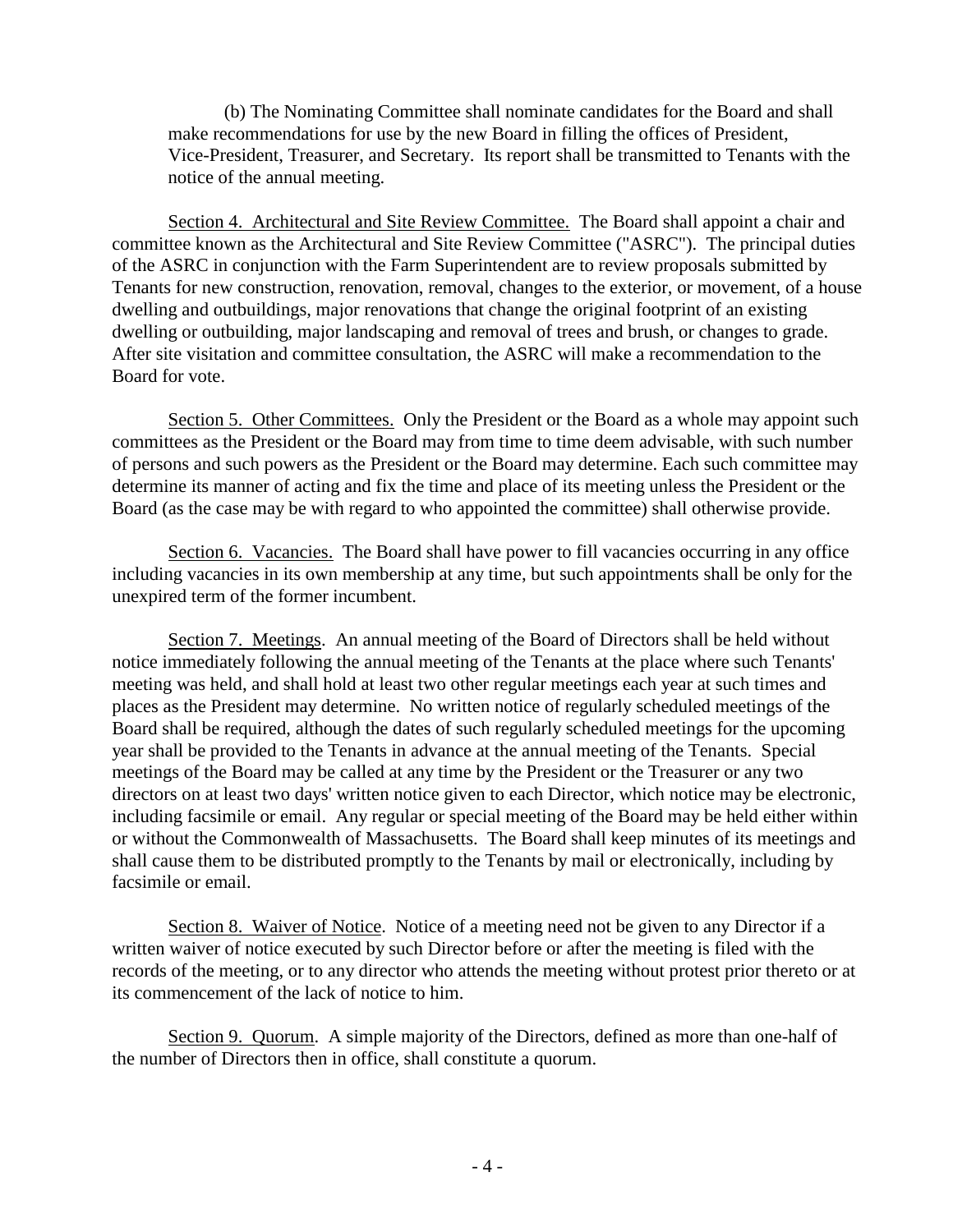## **ARTICLE IV MEETINGS AND APPROVALS OF SHAREHOLDERS/TENANTS**

Section 1. Identity of Shareholders; Annual Meetings. The Tenants of all the Sites (defined to mean each of the numbered sites that are under lease to a Tenant on the date of adoption of these By-Laws and each site created and hereafter leased in accordance with these By-Laws) shall be the only Shareholders in the Corporation, and each Shareholder shall receive one (1) share of capital stock of the Corporation with respect to each Site leased by the Tenant from the Corporation, regardless of the size or area of the Tenant's Site. No Tenant may convey or transfer the Tenant's standard form proprietary lease except in connection with a conveyance or transfer of the Tenant's stock in the Corporation to the same transferee at the same time.

The annual meeting of the Tenants shall be held on the first Saturday in July of each year at a time to be fixed by the President and stated in the notice of meeting at the principal office of the Corporation or at such other convenient place on the property of the Corporation in West Tisbury or Chilmark, Massachusetts, as is specified in the notice of meeting. In the event that for any reason the annual meeting shall not be held on the date fixed by this Section 1, a subsequent special meeting of the Tenants shall be held in lieu of and for the purposes of the annual meeting and for such other purposes as may be specified in the notice of said special meeting.

Section 2. Special Meetings. Special meetings of the Tenants may be called at any time by the President or by the Board, and shall be called by the Secretary (or in the case of the death, absence, incapacity or refusal of the Secretary, by any other officer) upon written application of five or more Tenants, at the time and place and for the purposes set forth in such call or application. All special meetings shall be held at the principal office of the Corporation or, with the Board's approval, at such other place within the Commonwealth of Massachusetts as shall be set forth in such call or application.

Section 3. Notices. Notice of all meetings of Tenants, stating the place, day, and hour thereof, and the purpose for which the meeting is called, shall be given by the Secretary or, if the Secretary shall fail to act, by such other officer as the Board may designate, or as provided in Section 2 of this Article IV, at least seven days before the date fixed for such meeting, unless a longer period is specified elsewhere in these By-Laws, by leaving such notice with each Tenant at the Tenant's primary residence or usual place of business or by mailing it to each Tenant at the primary residential address listed for the Tenant appearing on the books of the Corporation or by fax or email (so long as the email address has been furnished to the Corporation by the Tenant). It shall be the duty of Tenants to notify the Secretary promptly of any change of mail or email address.

Section 4. Waiver of Notice. Notice of a meeting need not be given to a Tenant if a written waiver of notice, executed before or after the meeting by such Tenant or the Tenant's attorney thereunto authorized, is filed with the records of the meeting.

Section 5. Method of Voting. Every Tenant shall have one vote with respect to each Site (if more than one) which the Tenant leases from the Corporation. If two or more individuals are named as Tenants in a single standard form proprietary lease, such individuals shall have a single vote between them, and shall designate in writing which among them may cast such vote. Tenants may vote at meetings by proxy (which may be written, electronic or facsimile copy, and which shall be valid for not more than eleven months).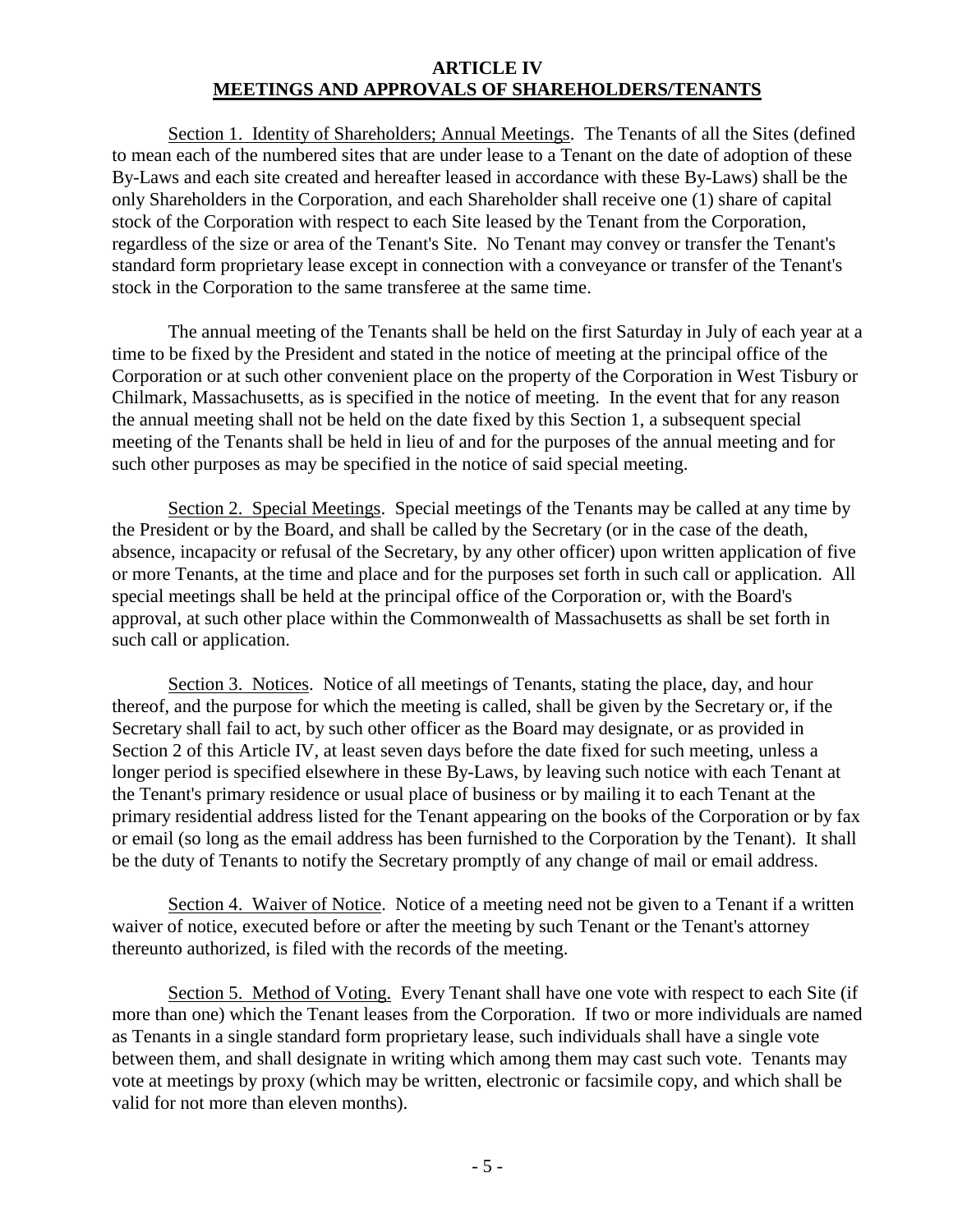Section 6. Quorum. Except as otherwise provided by law, a simple majority of the Tenants, defined as more than one-half of the number of Tenants, counting both those present in person and those represented by proxy, shall constitute a quorum at any meeting of the Tenants.

#### **ARTICLE V PROPERTY MAPS AND SURVEYS**

Section 1. Ratification and Confirmation of Property Map. The Property Map and Survey prepared under the direction of the Board and designated as Property Map, Section 8 Revised to July, 1965, recorded on April 29, 1974 under West Tisbury Case File # 74, showing, in part, the classification of land belonging to the Corporation, the boundary lines of the Sites then in existence and the places thereon where structures may be built, the boundary lines of Community Property and the uses to which the same may be put, authorized roads and trails, the community beach and the location and number of bath-houses, wharves and other structures which may be erected on such beach, all as recorded therein, are hereby ratified, confirmed, and approved, as the same have been modified by West Tisbury Case File # 103 recorded on November 21, 1975, by West Tisbury Case File # 403 recorded on December 19, 1989, by West Tisbury Case File # 452 recorded on October 14, 1993, by West Tisbury Case File # 499 recorded on September 5, 1997, and by West Tisbury Case File # 522 recorded on December 1, 1999.

Section 2. Authority to Commission Additional Property Maps and Surveys. The Board shall, from time to time, cause to be prepared additional Property Maps and Surveys which shall reflect such changes as may be authorized in accordance with the provisions of these By-Laws, and may cause the same to be recorded, following which references to the Property Maps shall include reference to such additional recorded surveys and plans as well. All land belonging to the Corporation not shown on the Property Maps referred to in Section 1 or on any additional Property Map shall be deemed to be Community Property for the purposes of these By-Laws.

### **ARTICLE VI COMMUNITY PROPERTY**

Section 1. Community Shore, Harlock Pond and Mill Pond. The entire Vineyard Sound shore line of Seven Gates Farm and the entire shore line of Harlock Pond, together with, in each instance, the Community Property adjacent thereto, and the Mill Pond (also called Crocker Pond) shall always remain Community Property and shall not, without the unanimous approval of all of the Tenants, be sold nor leased notwithstanding the provisions of Section 3 of this Article VI, and shall always be available to and may be freely used by all Tenants and sub-tenants and members of their households, their house guests and their other guests when accompanied by a member of the Tenant's or sub-tenant's family, with the right of access thereto, over all existing roads or trails, and over any new roads or trails which may hereafter be constructed over community land.

Section 2. Use of Community Property. Neither the Corporation nor any Tenant shall, except as indicated on the Property Maps and Surveys referred to in Article V of these By-Laws, locate any road or trail or build any bath-house, wharf, or breakwater on the Community Beach or otherwise change the natural condition without the prior written consent of the Board, but the Board may, as to any such Community Property, abandon the contemplated use and allow the same to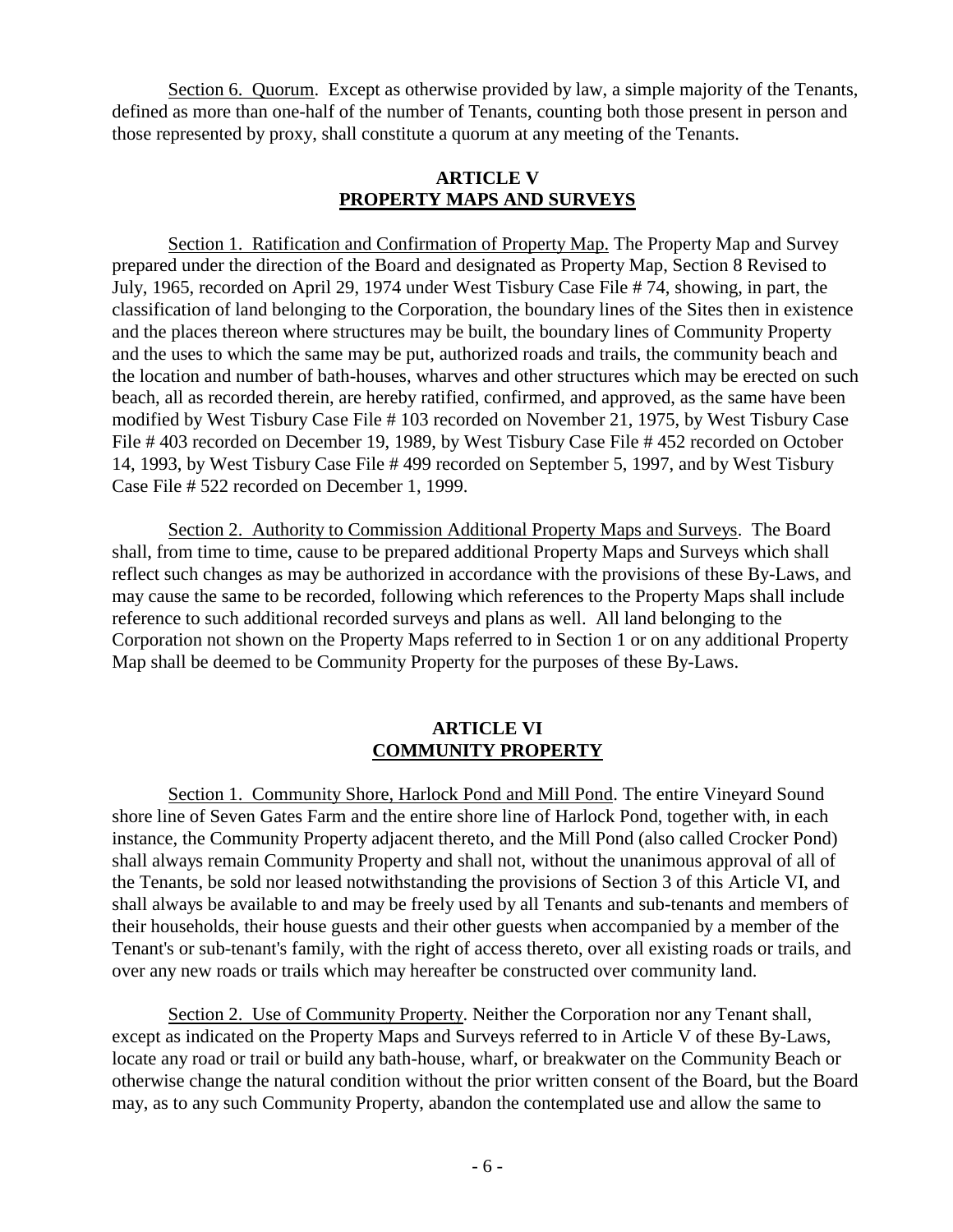revert to its natural condition. Neither the Corporation nor any Tenant shall make use of any Community Property subject to the Conservation Restriction given to the Trustees of Reservation on September 10, 1975 in a manner that contravenes the terms and conditions thereof.

Section 3. Sale or Lease. No part of the Community Property shall be sold (which term includes the grant of a standard form proprietary lease) without the approval of seventy-five percent (75%) of the Tenants, but the Board may authorize the lease of any part of such property, except, the properties described in Section 1 of this Article VI, for periods not to exceed three years and, with the consent of a majority of the Tenants, for periods not to exceed six years.

Section 4. Conservation Restrictions on Community Property. Notwithstanding the provision of Section 3 of this Article VI, with the approval of seventy-five percent (75%) of the Tenants, the Corporation may grant to a qualified non-profit conservation organization conservation restrictions on the whole or any part of the Community Property upon such conditions and restrictions as may be stipulated in the specific vote of approval by seventy-five percent (75%) of the Tenants in each instance. Nothing in this paragraph shall affect the requirement for unanimous approval of any change of the status of the Community Shore, Harlock Pond or the Mill Pond (also called Crocker Pond).

# **ARTICLE VII CREATION AND SUBDIVISION OF SITES**

Section 1. Additional Sites from Community Property. Subject to the approval of seventyfive percent (75%) of the Tenants and in keeping with the Conservation Restriction referred to in Section 5 of Article I, the Board may create, in addition to the Sites shown on the Property Maps and Surveys hereinabove referred to, new Sites out of the Community Property, other than the property described in Section 1 of Article VI, on such terms and conditions as the Board may prescribe, and shall allocate to each new Site one (1) share of the capital stock of the Corporation, provided that each new Site shall contain not less than five acres nor more than eight acres.

Section 2. Additional Sites from Subdivision of Existing Sites. Upon the written request from a Tenant, the Board may authorize the subdivision of an existing Site into two or more smaller Sites on such terms and conditions as the Board may prescribe, provided that: (a) the old and each new Site shall each contain not less than five (5) acres, and (b) the authorized location of any structure shall be established at the time of subdivision. There shall be issued to the Tenant of any new Site created by subdivision one (1) share of the capital stock of the Corporation.

Section 3. Adjustment of Boundaries. The Board shall authorize, when requested by the holders of adjoining Sites and in the absence of manifest harm to the purposes of the Corporation, the transfer of land from either Site to the other, provided that (a) neither Site shall be reduced to less than five (5) acres.

Section 4. Access, Water and Utilities. The Corporation shall not be required, at its expense, to extend water or utilities to, or improve roads to give access to, Unimproved Sites or to Sites created through subdivision under the provisions of this Article VII.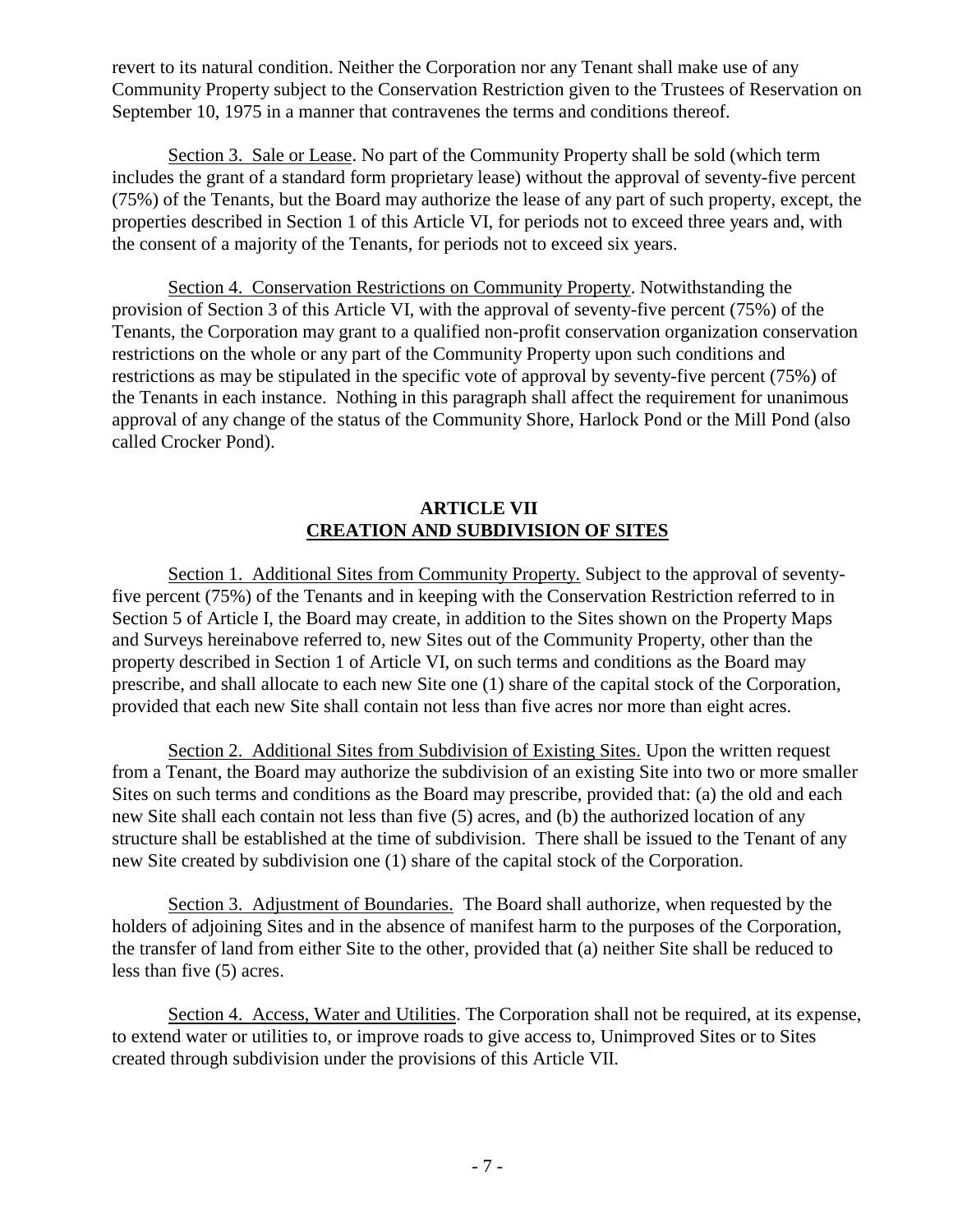# **ARTICLE VIII RESTRICTIONS ON THE USE OF SITES**

Section 1. Residential Use Only. In keeping with the purposes of the Corporation, no use of any Site by the general public shall be permitted, nor shall any Tenant invite or permit the general public (in contrast to guest(s) individually invited and accompanied by a Tenant) to use or have access to or over any Site.

(a) The use of Improved Sites, defined as any Site on which a structure which is usable for habitation has been placed, is further expressly limited to single family residential dwellings with one guest house per Site and non-habitable accessory structures such as outbuildings as are otherwise permitted elsewhere in these By-Laws or in the Corporation's standard form proprietary lease. Uses associated with primary residential dwellings, guest houses, and non-habitable accessory structures such as outbuildings shall not involve seeing customers, clients or patients on the Sites. No signs may be erected on Sites other than signs approved by the Board which identify the Site or the Tenant(s) by name. The cutting or trimming of trees, shrubs or other vegetation, and the clearing of vistas and trails on any Improved Site may only be done with the approval of the Board upon written application.

(b) Unimproved Sites, defined as any Site except an Improved Site, may not be subleased to any person or entity for any purpose nor for any period of time. Unimproved Sites, until improved for single family residential purposes, may be used only for passive recreational purposes solely by the Tenant, members of the Tenant's family, and, when accompanied by the Tenant or a member of the Tenant's family, guests of the Tenant. No signs shall be erected thereon. No parking facilities may be erected thereon. No structures may be placed thereon (except residential structures when the Site is converted to an Improved Site). The cutting or trimming of trees, shrubs or other vegetation, and the clearing of vistas and trails on any Unimproved Site may only be done with the approval of the Board upon written application, provided, however, that such cutting, trimming or clearing shall be permitted for the purpose of converting the Site into an Improved Site so long as the provisions of Sections 2 through 5 of this Article VIII are followed.

 Section 2. Structures and their Location. Without the approval of the Corporation, (a) No structure shall be erected on any Site and no structure existing thereon shall be substantially altered externally.

(b) No structure shall be erected on any Site except at the location specified therefor on the plan of such Site as shown on the Property Map, or if a new Site not on such a Property Map, then as approved by the Board.

(c) No alteration of the topography of any Site shall be made by bulldozing or otherwise.

Section 3. Procedure to Obtain Approval. A Tenant desiring to (i) erect or alter externally a structure on the Tenant's Site or (ii) cut or trim any trees, shrubs or other vegetation or clear vistas or trails on the Tenant's Site, or (iii) alter the topography of the Tenant's Site (in all three instances, whether the Tenant's Site be an Improved Site or an Unimproved Site), shall submit to the Board plans showing the proposed structure or structural alteration, including the material, color and design, together with the proposed location, or a detailed proposal for the cutting, trimming or clearing, or the proposed topographical alternation. The Board shall receive recommendations from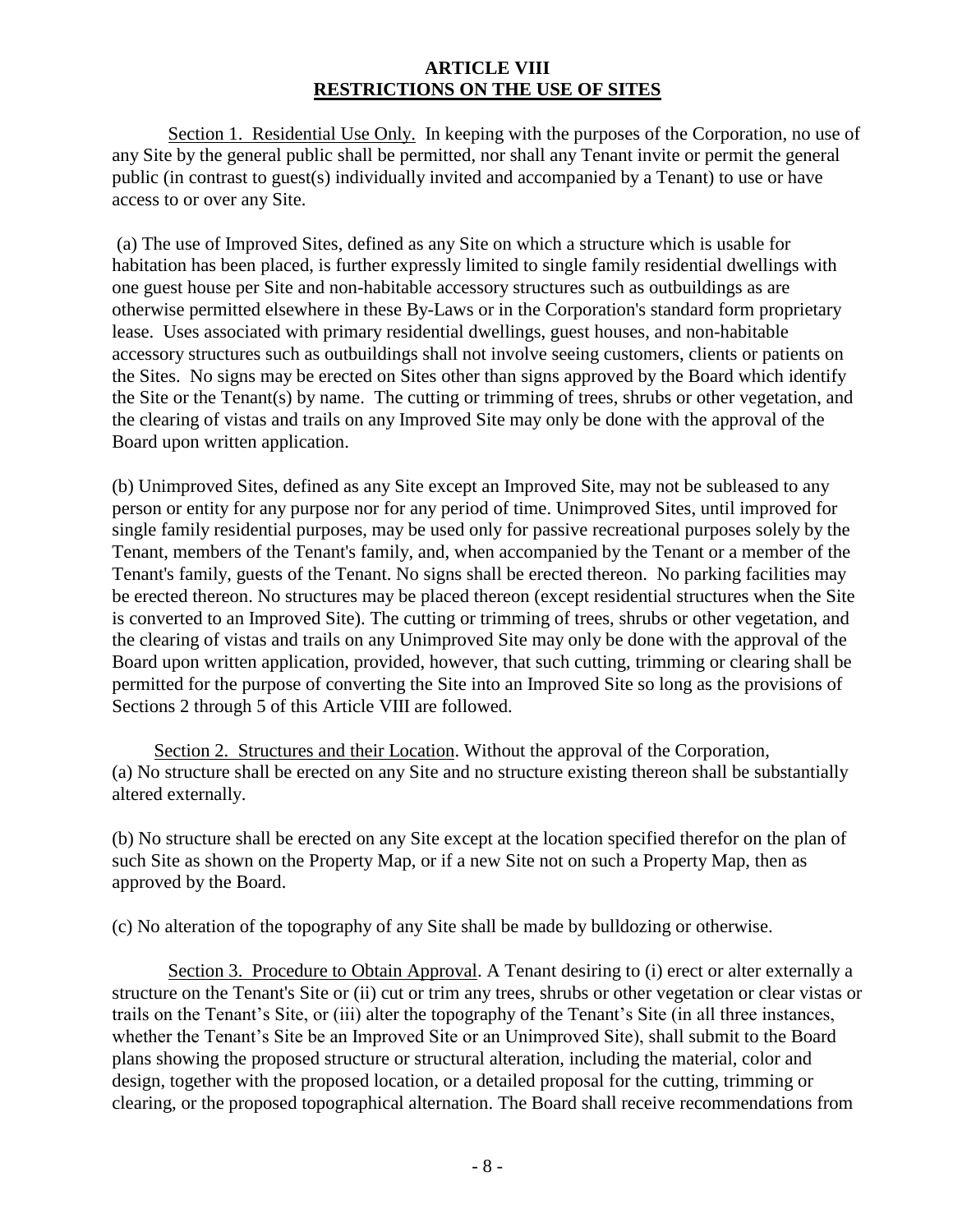the ASRC, and shall take into account considerations such as size of the structure (both in the absolute and in relation to the Site), the density of structures in the area of the Farm involved, the historical value of any structure to be affected, the visibility of the proposed structure or topographical alteration from common areas, or the effect of such structure or structural alteration or of such cutting, trimming or clearing or of such topographical alternation on common areas, such as beaches, ponds, fields, roads, vistas, trails, or the Corporation's own buildings. In the event that a structural alteration is deemed by the Board to be not material, the Board shall approve it. If, however, in the opinion of the Board, the alteration is material or if a major new structure or substantial change of the topography is proposed, or for any proposed cutting, trimming or clearing, the Board shall have the discretion to approve or disapprove the same as it determines to be in the best interests of the Corporation.

Section 4. Removal. Any structure erected or alteration made to a structure or alteration made by any person to the topography or any cutting, trimming or clearing done in violation of this Article VIII shall be removed or, in the case of an alteration to topography or a cutting, trimming or clearing, restored and replanted to the extent possible, by the Tenant at the Tenant's sole expense if required by the Board, all in compliance with such conditions as the Board may determine. Notwithstanding any provisions in these bylaws or in the current standard form proprietary lease to the contrary, no structure erected or alteration made to a structure or alteration made to the topography or any cutting, trimming or clearing done by any Tenant or predecessor Tenant in compliance with the bylaws and the standard form lease then in effect at the time of such erection or alteration shall be subject to such removal or restoration or replanting upon the Board's requirement, even if the same do not meet the requirements of these bylaws or the current standard form proprietary lease.

Section 5. Conservation Restrictions. Upon the request of any Tenant, and consistent with applicable law, the Board may extend the provisions of any conservation restrictions on Community Property in effect at that time to all or part of individual Sites on similar terms and conditions as may apply to conservation restrictions on Community Property. Conservation restrictions on individual Sites may also be entered into on other terms upon recommendation of the Board, but only following receipt by the Board of a favorable written recommendation from the Corporation's counsel.

## **ARTICLE IX STANDARD FORM PROPRIETARY LEASES**

Section 1. Tenants Must be Shareholders. Tenants must hold the share of capital stock allocated to their Sites (and any additional shares previously issued to Tenants with respect to a Site shall automatically be replaced by a new certificate for one share). One (1) share of stock shall be allocated to any Site hereafter created, whether out of Community Property or by way of subdivision of an existing Site.

Section 2. Standard Form Proprietary Lease. The Corporation shall adopt a standard form proprietary lease for leasing Sites. All such leases shall terminate on March 31, 3020, shall provide for the payment of rent in accordance with these By-Laws, and shall contain such other provisions not inconsistent with these By-Laws, including those relating to termination and to reversion of the fee title, as may be agreed upon by the Corporation and the Tenants. No variations from the standard form proprietary lease shall be made in any individual lease unless all leases are similarly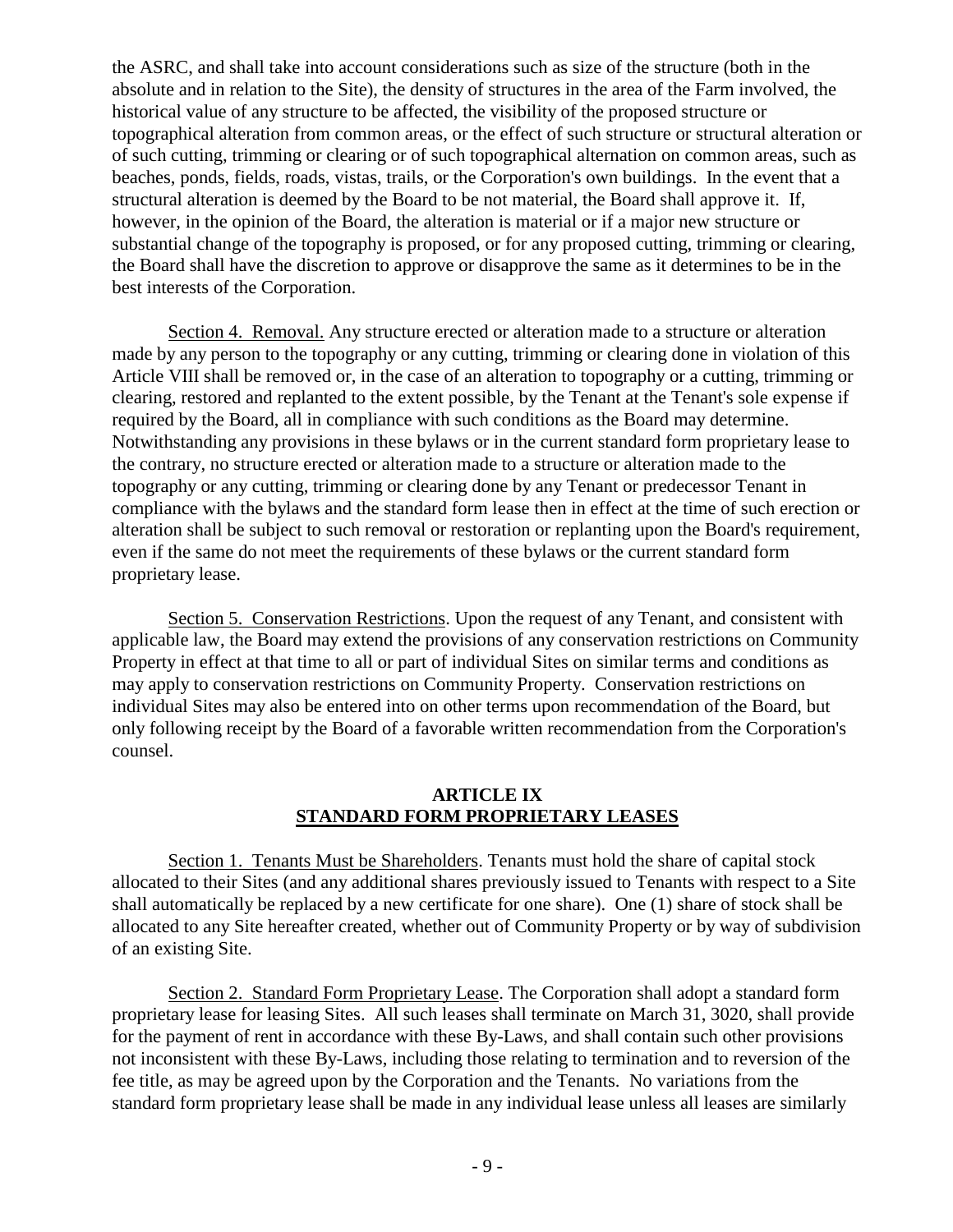changed, except that in the case of a newly created Site, the Board of Directors may authorize in any individual lease special provisions not inconsistent with the Standard Form Proprietary Lease provided that, in the considered judgment of the Board, no other Tenant nor the Corporation would be adversely and directly affected thereby.

Section 3. Rents. The annual rent payable for each Improved Site shall be determined as provided in Section 4 of this Article IX. The annual rent payable for each Unimproved Site shall be set annually by the Board at the time the annual rent is set for Improved Sites, and shall be twentyfive percent (25%) of the annual rent payable for an Improved Site, provided however, that if any Tenant of such an Unimproved Site makes use of the Community Property or facilities or services of the Corporation or authorizes members of the Tenant's family or guests so to do (and the Board shall have power to determine any dispute as to whether such use has occurred), the rent payable for the Unimproved Site shall be increased to seventy percent (70%) of the rent payable for Improved Sites beginning with the quarter year in which such use occurs and shall be payable for any quarter year in which such use occurs and for the next four succeeding quarters, provided further that in the event that the Tenant holds two or more Unimproved Sites, the increased rental shall apply to only one of said Unimproved Sites. Notwithstanding the foregoing, the Board shall have the right to waive the increase of rent for an unimproved Site to 70% as the result of the use of farm services by a Tenant of an Unimproved Site for the purpose of cutting or trimming trees, shrubs or other vegetation, and clearing vistas and trails on an Unimproved Site to the extent necessary to maintain the Unimproved Site in the same state it was in at the time the Unimproved Site was leased to the current Tenant.

## Section 4. Adjustment of Rents.

(a) Each year at the annual meeting or at a special meeting held between the date of the annual meeting and the fifteenth of August, the Tenants shall consider and may approve by a majority vote the proposed budget and rental schedule presented by the Treasurer as provided under Section 5 of Article II.

(b) If at any time during the budget year, revenue from all sources (including current rent) other than those sources referred to in Section 1 of Article XIII shall, in the judgment of the Board, be insufficient to cover requirements for Basic Operations and reasonable reserves, or shall, in the judgment of the Board, show a surplus over requirements for Basic Operations and reasonable reserves, the Board, at any regular or special meeting called in accordance with Section 6 of Article III, may make an adjustment of the rental schedule (which adjustment may take effect immediately) sufficient to meet and eliminate any such insufficiency or surplus. In making any such adjustment, the Board may spread emergency or major expenditures or the recovery of a prior year's excess of expenditures over receipts over more than one year (but not longer than is permitted by Article XIII, Section 1). Written notice of any adjustment in the rental schedule shall be provided to each Tenant within fourteen (14) days of such adjustment. The Board may terminate, rescind or modify any adjustment of the rental schedule whenever, in the judgment of the Board, the conduct of the Corporation so requires.

(c) Any adjustment in the rental schedule adopted by the Board pursuant to Section 4(b) of this Article IX may be terminated, rescinded or modified by a majority vote of the Tenants at any annual or special meeting of the Tenants called in accordance with Article IV.

(d) In the event a change in the status of a Site shall occur, rental shall be adjusted beginning with the quarter year in which the change occurs.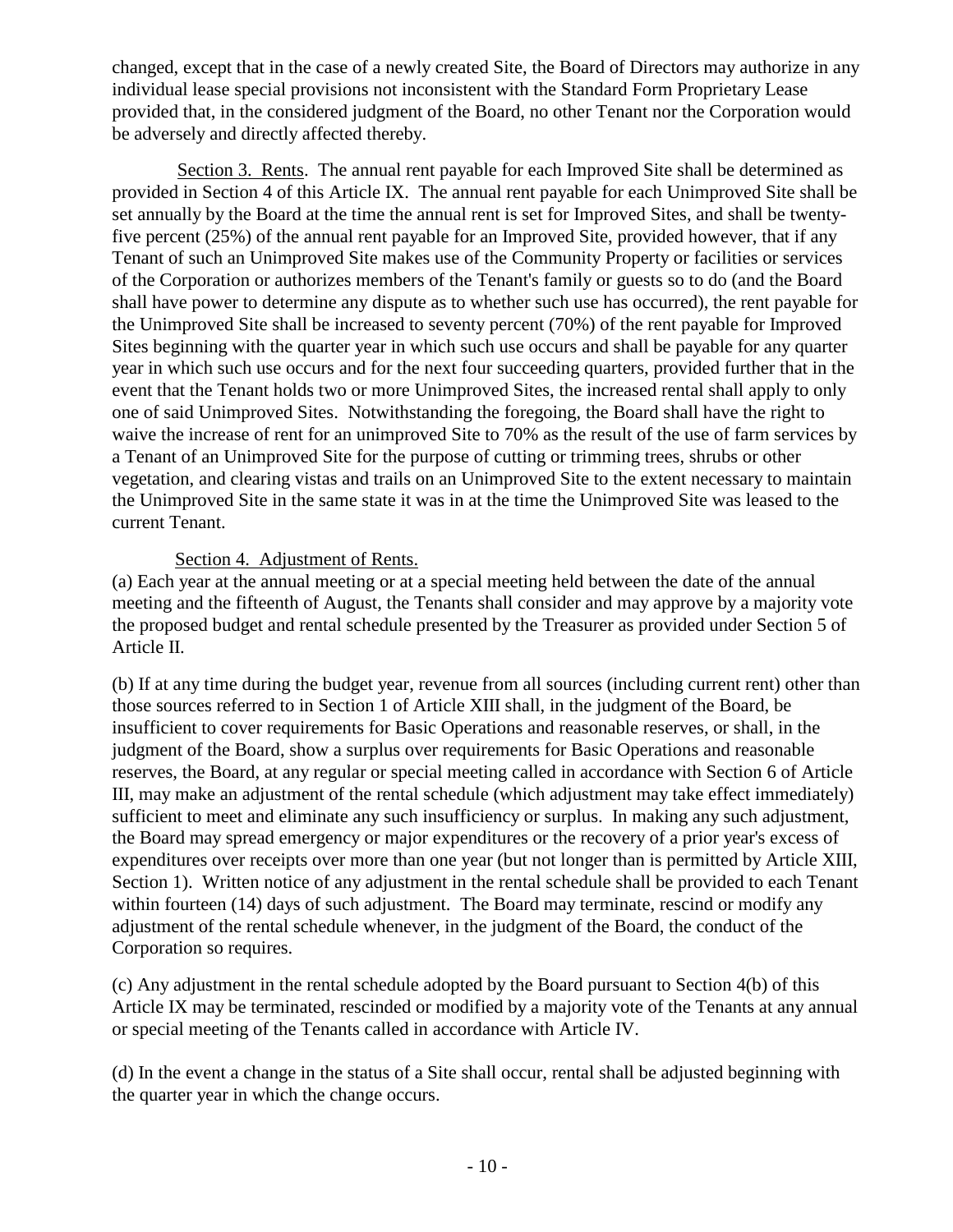Section 5. Basic Operations. For the purposes of this Article IX, the Basic Operations of the Corporation shall be:

(a) Payment of taxes on the property and operations of the Corporation, exclusive of taxes levied on Sites held by Tenants and the improvements thereon and structures appurtenant thereto.

(b) Maintenance of present Corporation roads and maintenance of extensions necessary for access to such Sites as may be improved in the future.

(c) Repair and maintenance of Corporation buildings necessary for performance by the Corporation of the operations defined in this Section, and for rendering authorized paid service to Tenants, and acquisition, repair, and maintenance of automotive and other equipment and machines necessary for the same purposes.

(d) Maintenance of not more than two piers, maintenance of property held for rent or sale other than Sites, and policing of the community beaches and parking areas.

(e) Maintenance of tennis courts, but with the amount of such expense to be charged directly to the users of the courts by means of a per use fee to be determined each year by the Board.

(f) Provision of suitable insurance protection for the property and operations of the Corporation, including bonding of officers, directors and employees.

(g) Employment of a superintendent and necessary staff to carry out the Basic Operations and to provide for services to Tenants in accordance with Section 6 of this Article IX and payment of usual and necessary office and administrative expenses, legal and auditing fees and provision for health insurance and retirement allowances.

(h) Payment of interest on money borrowed to provide cash necessary to perform the Basic Operations and to provide for the purchase of leases should such become necessary or appropriate.

(i) Provision for depreciation, as determined by the Board, on the depreciable property of the Corporation.

Section 6. Services Requested by Individual Tenants. The Corporation may, but need not, endeavor to provide such kinds of services to Tenants as may be requested by them, including but not limited to delivery service, removal of garbage and rubbish, care of grounds, and other services requested by Tenants requiring the use of equipment belonging to or labor employed by the Corporation. The price to be paid for such services shall be determined by the Board and shall be sufficient to compensate the Corporation for the cost of such services. Such services, so long as the Corporation elects to perform them, shall be made available to all Tenants on a uniform and nondiscriminatory basis (provided that any Tenant in default under the Tenant's lease may then and thereafter be denied services, even if the same are provided to Tenants not in default).

Section 7. Water Supply. The Corporation shall have the authority to own and maintain a water supply (or multiple water supplies) serving the Sites if, at any time for any reason the existing supplies of water serving the Sites shall become inadequate, and the Corporation shall have the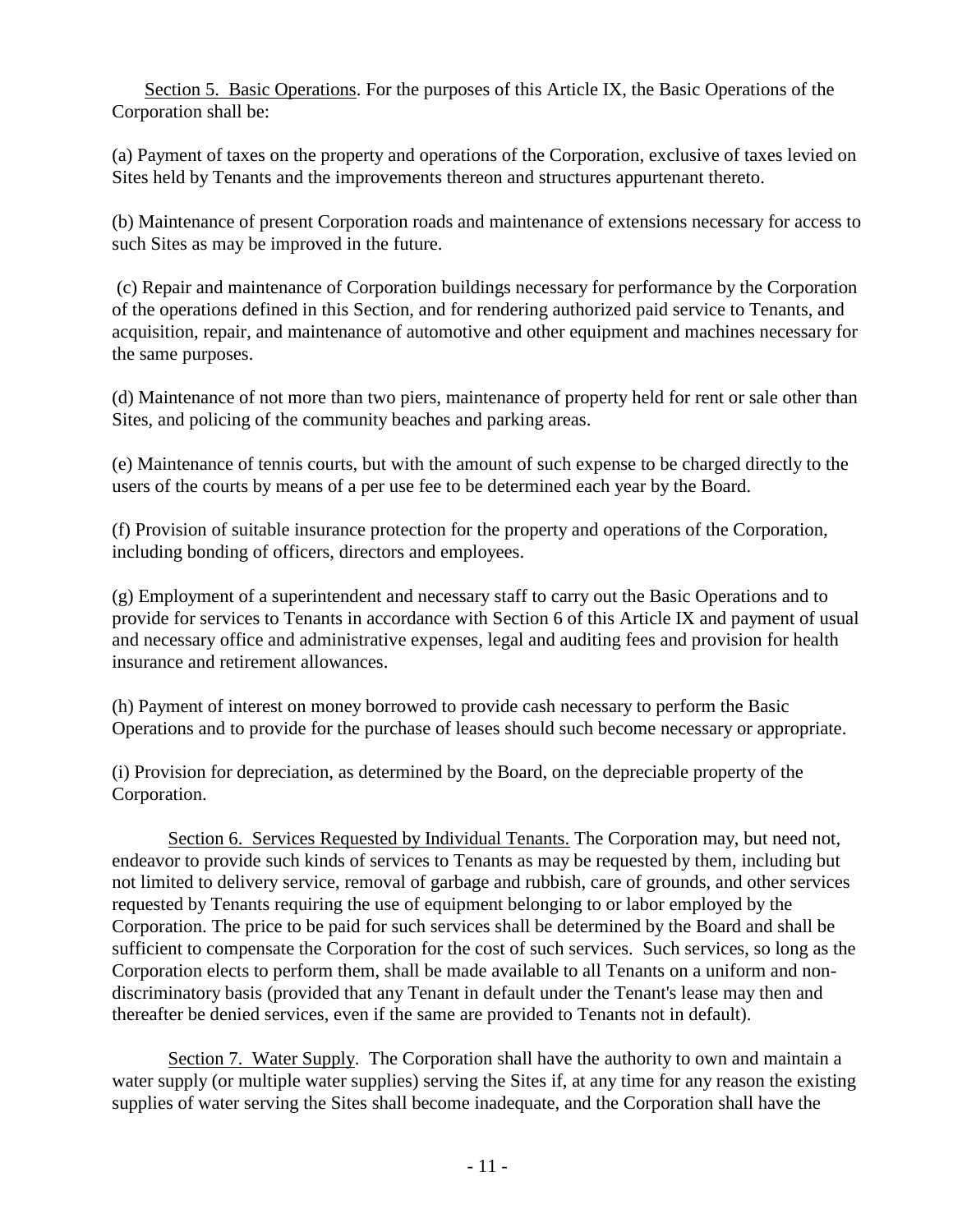authority to charge a fair assessment to the Tenants to whom water is provided by any such water supply. The Corporation shall have no obligation to own and maintain any water supply, but in its sole discretion may determine if, when and how to do so.

Section 8. Limitation of Charges. Except as provided in this Article IX or in the Standard Form Proprietary Lease, the Corporation shall make no charge or assessment against any Tenant without the Tenant's consent.

## **ARTICLE X ASSIGNMENT OF LEASES; 2% TRANSFER FEE ASSESSED**

Section 1. Assignment of Leases. No assignment, bequest or gift of a lease together with a transfer of the share of stock allocated to the leased Site shall be valid unless and until the assignee, heir or donee furnishes the Corporation with a written undertaking to pay the rental as and when it becomes due and, as the Tenant, to observe and perform the covenants, provisos and conditions in the standard form proprietary lease, which, on the part of the Tenants, are to be observed and performed.

Section 2. Assignee to Sign Lease. No assignments, bequest or gift of a lease, together with a transfer of such share of stock which may be allocated to the leased Site, shall be valid unless and until the Corporation and the assignee, heir or donee have entered into the standard form proprietary lease referred to in Section 2 of Article IX.

Section 3. Corporation's Consent. The Corporation shall not unreasonably refuse its consent to enter into the standard form proprietary lease with an assignee, heir or donee. A Tenant who wishes to transfer during the Tenant's lifetime a lease, together with the shares of such stock which may be allocated to the leased Site, shall, before making a commitment, give the Corporation thirty days written notice of the Tenant's wish to dispose thereof.

#### Section 4. 2% Transfer Fee; Restricted Capital Reserve Fund.

(a) For each new Site created by the Corporation and first leased to a Tenant, and for every subsequent transfer of any Site for monetary consideration, the Corporation shall assess against and collect from the new Tenant of such Site a sum equal to two percent (2%) of the total consideration received by the transferor for such Site (or if such consideration is not money, then the sum shall be equal to two percent (2%) of the fair market value of the consideration received by the transferor valued on the date of receipt). This assessment shall not be made upon the creation of new Sites by subdivision by Tenants of existing Sites, but shall be made upon any transfer for consideration of such Sites thereafter, nor shall this assessment be made in connection with the transfer of a Site between related parties (or entities controlled by them). "Related parties" for purposes of this exception shall mean, with respect to the transferor, the transferor's spouse, father, mother, brother, sister, issue (including adopted issue), stepchildren and their issue, and any person who is married to any of the foregoing or is the widow or widower of any of the foregoing. The Board shall have final authority to determine whether the exception for related party transfers applies in any context involving entities by focusing on the person(s) in control of, or benefited by, such entity. For purposes of this section, all consideration for the share of capital stock in the Corporation shall be aggregated with all consideration for the leasehold interest in determining the base for calculating the assessment. Payment of such assessment shall be made by the new Tenant to the Corporation simultaneously with the execution of a new standard form proprietary lease by the new Tenant.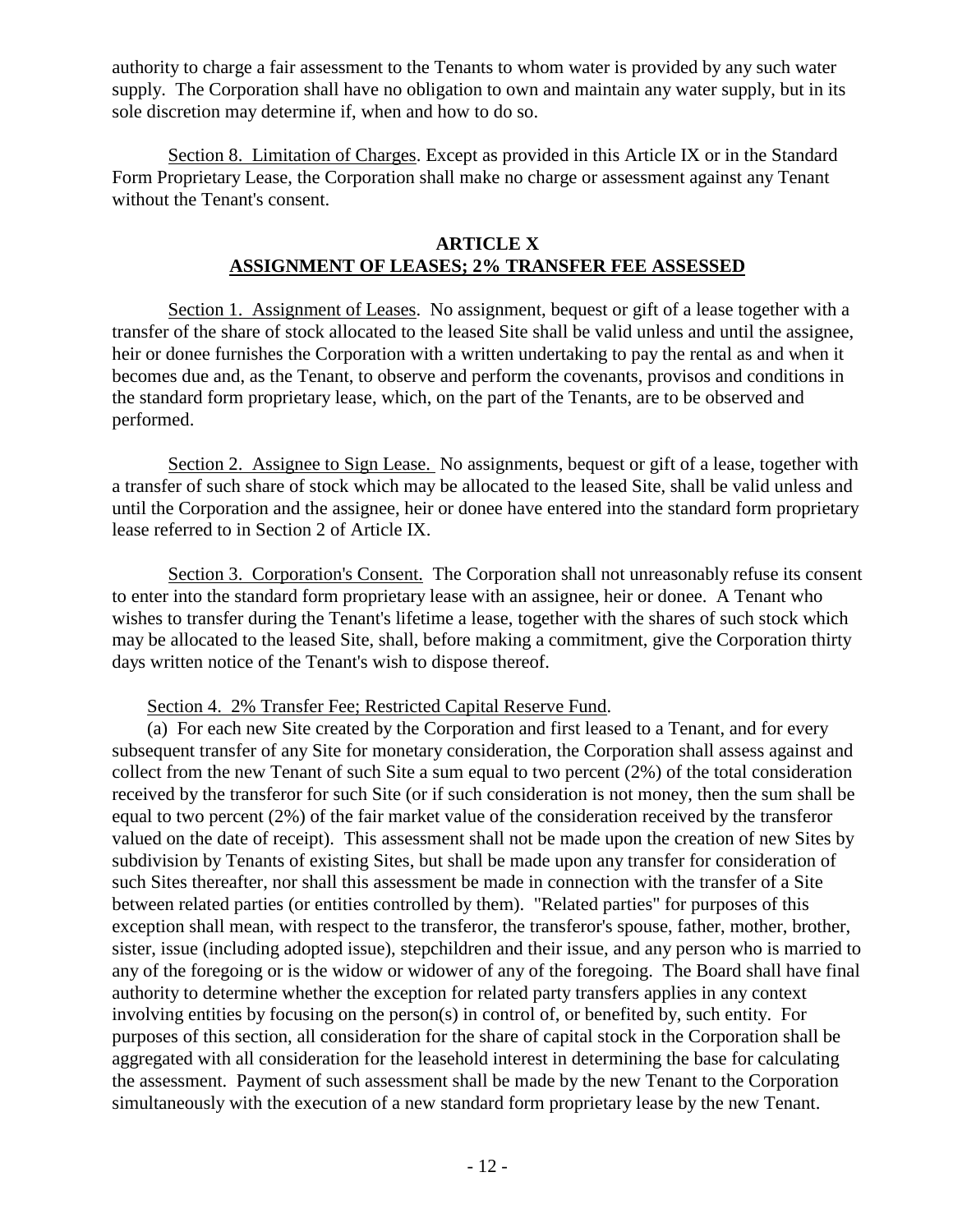(b) All sums of money received by the Corporation from the 2% transfer fee pursuant to this Section 4 shall be deemed to be contributions to capital and shall be held in a separate Restricted Capital Reserve Fund. The Restricted Capital Reserve Fund shall be specifically earmarked or applied to capital acquisitions or expenditures. The Restricted Capital Reserve Fund shall be used exclusively to build, maintain, improve or rebuild capital elements of the Corporation, and/or to pay debt service on, or to redeem debt incurred for, such purposes, and for no other purposes; capital elements of the Corporation shall include, but not be limited to, roads, paths, piers, dams, systems for water retention or distribution, systems for distribution of electricity or other utilities, or common buildings or structures.

The Board of Directors shall have the exclusive authority to invest the funds in the Restricted Capital Reserve Fund in whatever investments that the Board determines is appropriate.

#### **ARTICLE XI SUBLEASES**

Section 1. Subleases. In any instance of a sublease for not more than one year (including any and all renewals of the sublease which are within the subtenant's control), the prior written consent of the Corporation shall not be required. In connection with a sublease for more than one year, the Tenant shall apply to the Board for prior approval, and unless disapproved by the Board within twenty days after receiving the application and any additional information requested regarding the proposed subtenant, the application shall be deemed approved. Subleases for a term of more than one year may be subject to disapproval by the Board if such sublease is determined to evade the restrictions on outright transfers of leases. No sublease shall be for less than all of a Site (*e.g.,* no sublease of a guest house only nor of the main house only shall be permitted). All subleases (regardless of duration) shall be entered into only in full compliance with the By-Laws of the Corporation in effect from time to time, and shall in every instance require the subtenant to comply fully with all of the By-Laws and all of the rules and regulations of the Corporation concerning use of common lands and facilities.

Section 2. Responsibility of Tenants. Tenants shall at all times be responsible for compliance with these By-Laws and with any rules and regulations of the Corporation by subtenants and their guests and household employees in the same manner as Tenants are responsible for compliance on the part of their own guests and household employees.

### **ARTICLE XII CAPITAL STOCK**

Section 1. Issuance. Shares of stock shall be issued only in connection with and to accompany leases of Sites. Upon the termination of a standard form proprietary lease, the Tenant shall transfer the share of stock allocated to the Site to the Corporation without consideration for reissuance to the new Tenant, and in the event of the Tenant's failure to do so upon demand, such share shall be cancelled.

Section 2. Allocation of Stock. Effective upon the adoption of these by-laws, one (1) share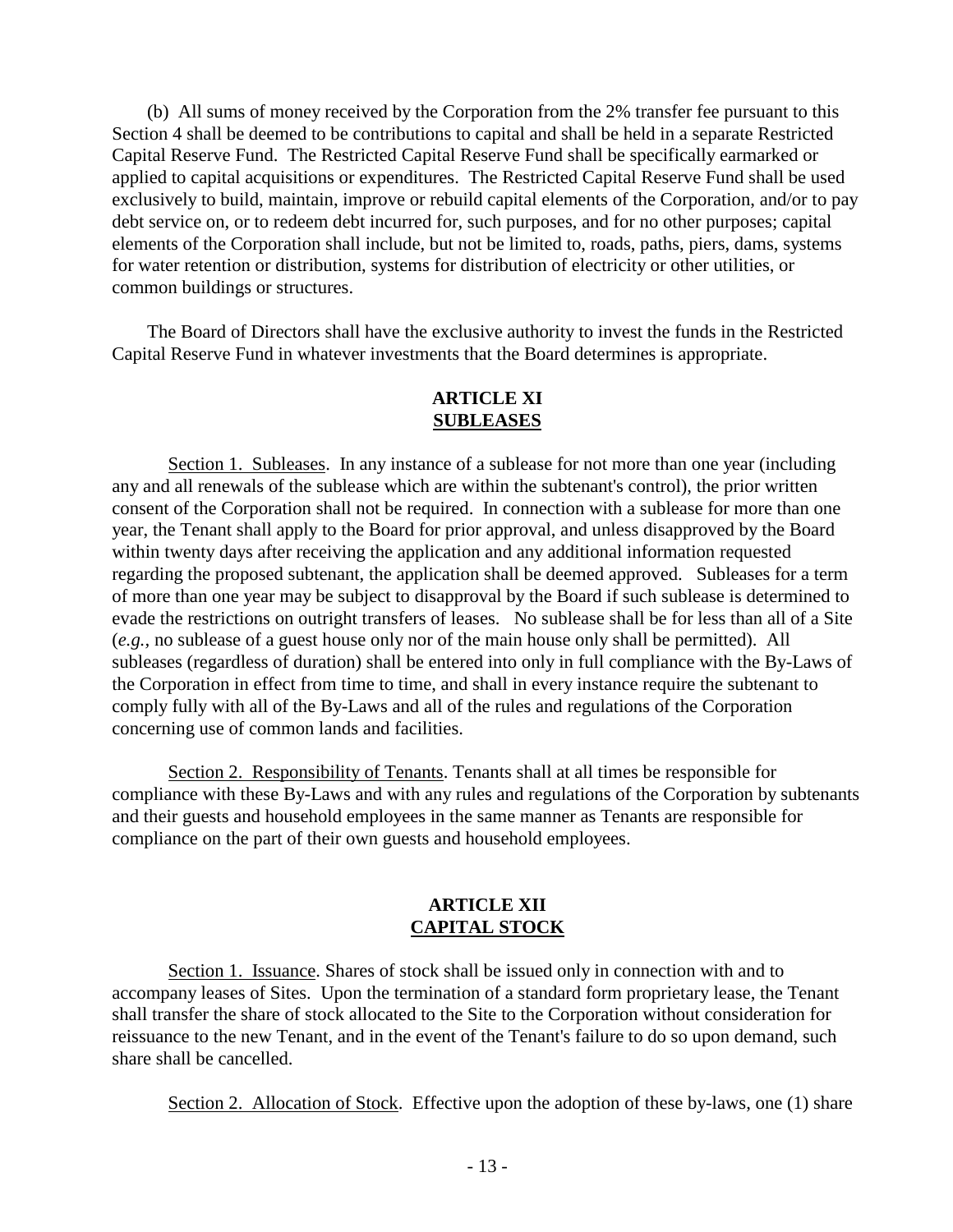of capital stock of the Corporation shall be allocated to each Site, and any certificates previously issued to Tenants for more shares than one (1) per Site shall be automatically extinguished and a new certificate for one (1) share shall be issued and delivered to each Tenant with respect to each Site.

Section 3. Stock Certificates. Each Tenant shall be entitled to a certificate for the share held by the Tenant in such form as the Board may adopt. Each certificate shall be signed by the President or the Vice President and by the Treasurer or an Assistant Treasurer. In case any certificate is lost, mutilated, or destroyed, the Board may authorize the issuance of a new certificate in place thereof upon such evidence as is satisfactory to the Board of the fact of such loss, mutilation or destruction, and upon such security, if any, as the Board may prescribe. Authority to determine the form of stock certificates to be used by the Corporation may be delegated by the Board to the President and Treasurer.

Section 4. Transfers. Shares of stock shall be transferred only on the books of the Corporation by written transfer executed by the holder in person or by duly authorized attorney and upon the surrender and cancellation of the certificate therefor and subject in all respects to the provisions of these By-Laws.

Section 5. Transfer Agent. The Board may designate a bank or trust company in the Commonwealth of Massachusetts to act as transfer agent for shares of the Corporation's stock. Alternatively, the Corporation may itself perform or otherwise cause to be performed the actions performed by a transfer agent.

# **ARTICLE XIII FINANCES**

Section 1. Capital. All sums of money received by the Corporation from sale of leaseholds, with stock allocations, and from the sale of non-leasehold real property of the Corporation, shall be deemed to be capital receipts and shall be invested in an Unrestricted Capital Reserve fund. The purposes of the fund are: (a) to provide a reserve against future financial needs that may require capital expenditures that cannot reasonably be anticipated and covered by budgeted operating revenues; and (b) to provide an annual contribution to the operating budget that would moderate increases in annual rent. Funds in the Unrestricted Capital Reserve fund shall be invested by an Investment Committee appointed by the President with the concurrence of the Board to achieve the maximum sustainable Total Return. "Total Return" includes interest, dividends, as well as both realized and unrealized capital appreciation, adjusted for additions and withdrawals occurring during the period measured. To achieve the purposes of the Unrestricted Capital Reserve fund, the following guidelines are set forth:

a. The annual contribution to the operating budget shall not exceed an amount computed by multiplying the total value of the Unrestricted Capital Reserve fund by the yield on thirty year U.S. Treasury bonds as of January 1 of each year. Contributions at this rate should allow the Unrestricted Capital Reserve fund to grow each year to compensate for inflation, and the Corporation's management can prepare a realistic budget, knowing what the annual contribution from the Unrestricted Capital Reserve fund will be regardless of the performance of the financial markets during that fiscal year.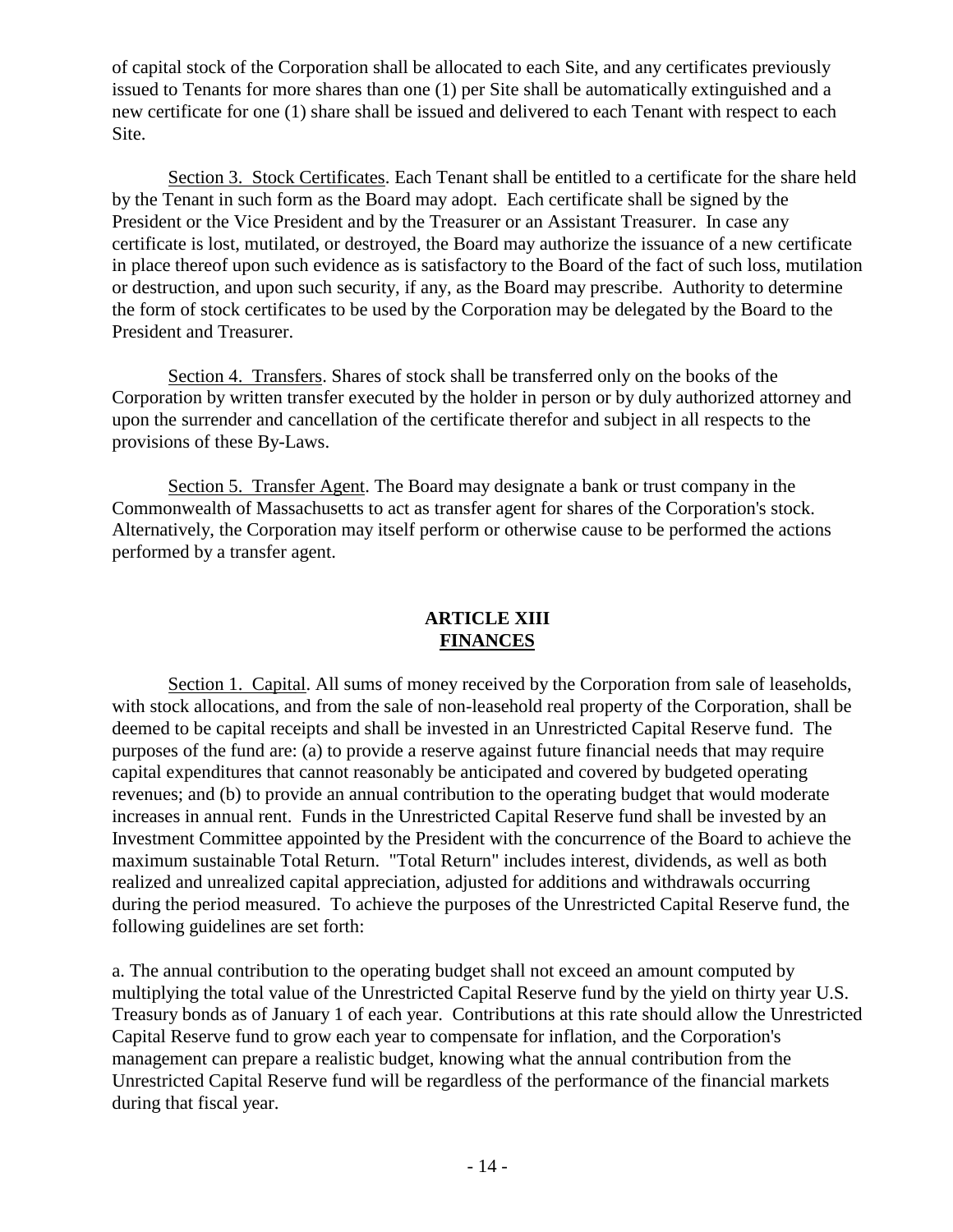b. Additionally, the Unrestricted Capital Reserve fund may be used to meet large "Capital Needs" costing more than can be met from operating funds or from the Restricted Capital Reserve Fund referred to in Section 4 of Article X. Examples of such Capital Needs include permanent improvements on the property of the Corporation which are for the general benefit of the Corporation but not including those which are beneficial only to individual tenants; repairs necessitated by major storm damage or similar events; or changes in state or federal regulations compliance with which requires substantial expenditures. Capital Needs payments from the Unrestricted Capital Reserve fund of more than \$50,000 for any single expenditure may be made only after recommendation by the Board of Directors and approval by a vote of not less than seventy-five percent (75%) of the Tenants. Any Capital Needs payments of less than \$100,000 shall be repaid to the Unrestricted Capital Reserve fund in not more than five years through rent increases and/or special assessments. Any Capital Needs payments of more than \$100,000 shall be repaid to the Unrestricted Capital Reserve fund in not more than ten years.

 Section 2. Income. All sums of money received by the Corporation from sources other than the 2% fee referred to in Section 4 of Article X and those referred to in Section 1 of this Article XIII shall be deemed to be income (for accounting purposes, though not necessarily for tax reporting purposes) and shall be used to pay taxes, insurance, maintenance and other operating expenses of the Corporation, including the expenses of performing the Basic Operations described in Article IX. The annual contribution from the Unrestricted Capital Reserve fund shall be available for the purposes identified in the immediately preceding sentence.

 Section 3. Debt Limit. The debts of the Corporation secured and unsecured, shall at no time exceed the sum of \$250,000 without approval of seventy-five percent (75%) of the Tenants.

Section 4. Indexed Expenditure Limits. The dollar figures set forth in this article as maximum figures shall be applied with an annual adjustment to reflect any increase in the Bureau of Labor Statistics Consumer Price Index All Cities for Urban Wage Earners and Clerical Workers - New Series ("CPI-W") from April 1, 2005 to April 1 of each fiscal year.

### **ARTICLE XIV DISSOLUTION AND REVERSION**

Section 1. Voluntary Dissolution. There may be a voluntary dissolution of the Corporation at any time by vote of holders of not less than seventy-five percent (75%) of the capital stock of the Corporation.

Section 2. Reversion and Liquidation. In case of dissolution, every Tenant of a then existing Site shall be entitled after liquidation of all liabilities of the Corporation, except its capital stock, to receive a conveyance in fee of the reversion of the Tenant's lease, right of access to public ways, and access to and use of the property described in Section 1 of Article VIII, and to share *pro rata*, based upon the relative fair market value of the land (but not any improvements thereon) comprised in each Site on the date of such dissolution (as reasonably determined by the Board) in the distribution of all other assets of the Corporation, including its Community Property. In case the assets other than the reversion in leases fail to satisfy the liabilities of the Corporation, each Tenant shall be entitled to purchase such reversion upon payment of a sum equal to his *pro rata* share of such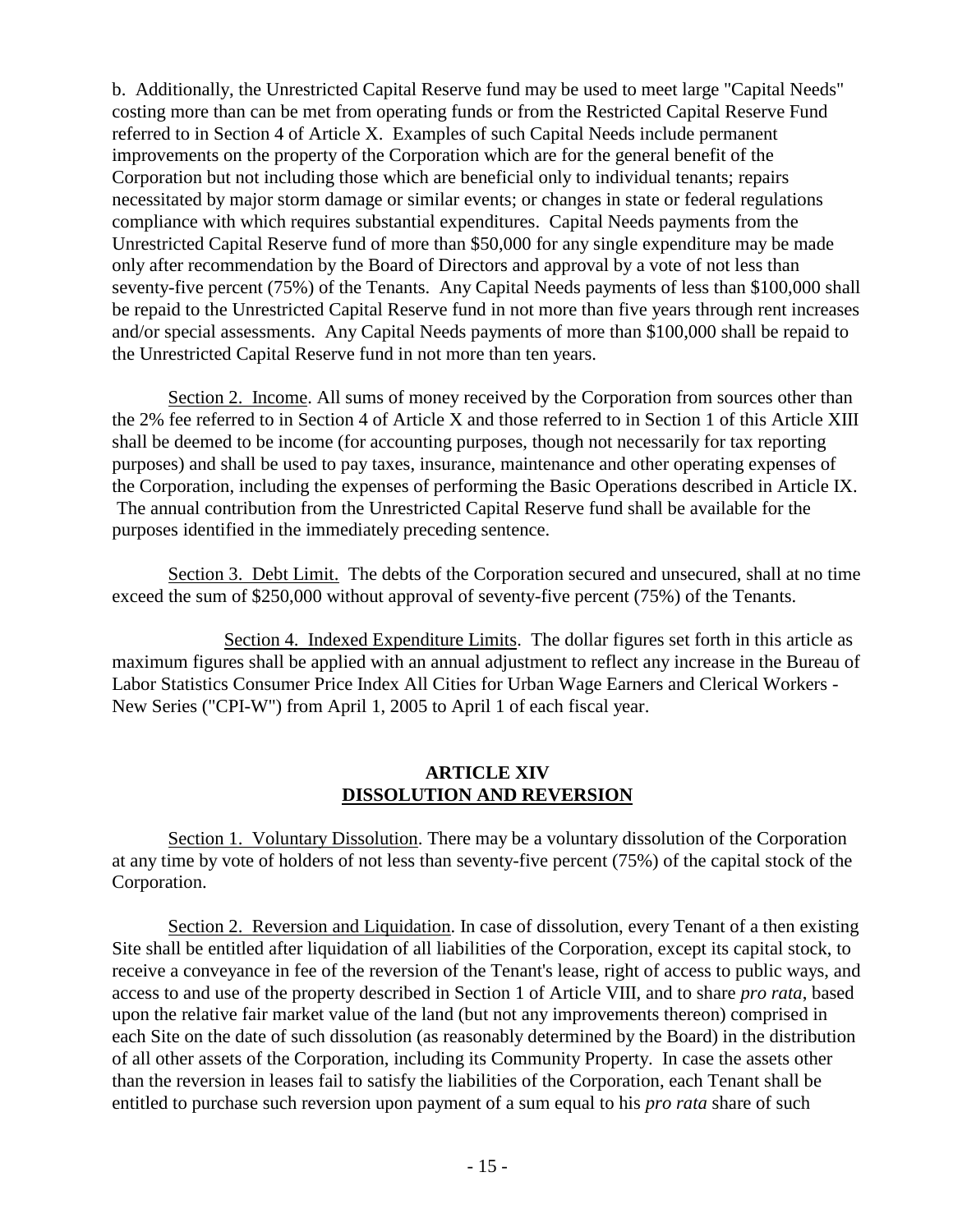deficiency, again based upon the relative fair market value of the land (but not any improvements thereon) comprised in each Site on the date of such dissolution (as reasonably determined by the Board).

### **ARTICLE XV AMENDMENTS**

Section 1. Method of Amendment. These By-Laws may be amended at any meeting of the Tenants by a vote of seventy-five percent (75%) of the Tenants provided notice of the proposed amendment is given to all Tenants in the manner prescribed in Section 3 of Article IV, at least thirty (30) days before the date fixed for such meeting.

Section 2. Exception for the Community Shore Harlock Pond and the Mill Pond. Notwithstanding Section 1 of this Article XV, any amendment to Section 1 of Article VI and to this Section 2 of Article XV shall require the unanimous approval of the Tenants.

## **ARTICLE XVI INDEMNIFICATION**

Section 1. Directors and Officers. Except as otherwise provided below, each Director and officer of the Corporation, including those who had so served but are no longer such, shall be indemnified by the Corporation against all expenses and costs which may be reasonably incurred or paid by him or her in connection with any claim, action or threatened action, suit or proceeding (civil, criminal or other, including appeals) in which he or she may be involved by reason of being or having been such Director or Officer, made or brought against him or her by reason of any act or omission, or alleged act or omission (including all such antedating the adopting of this By-Law) by him or her in any or each such capacity, and also against all expenses and costs which may be reasonably incurred or paid by him or her (other than to the Corporation for its account) in reasonable settlement of any such claim, action, suit or proceeding.

No indemnification shall be provided for any person with respect to any matter as to which he or she shall have been finally adjudicated in such action, suit or proceeding not to have acted in good faith in the reasonable belief that his or her action was in the best interest of the Corporation. The Corporation shall provide no indemnification with respect to any matter settled or compromised, pursuant to a consent decree or otherwise, unless such settlement or compromise shall have been approved as in the best interest of the Corporation.

The determination as to whether a settlement is or was in the best interest of the Corporation shall be made by a majority of a quorum of the Board of Directors comprised of those Directors who are not involved in the claim, action, suit or proceeding, and if there be no such quorum, then by one or more disinterested persons to whom the questions may be referred by the Board.

Such indemnification may include, at the discretion of those Directors not directly the subject of such claim, action, suite or proceeding (though less than a quorum), payment by the Corporation of expenses incurred in defending a civil or criminal action or proceeding in advance of the final disposition of such action or proceeding, upon receipt of an undertaking by the person